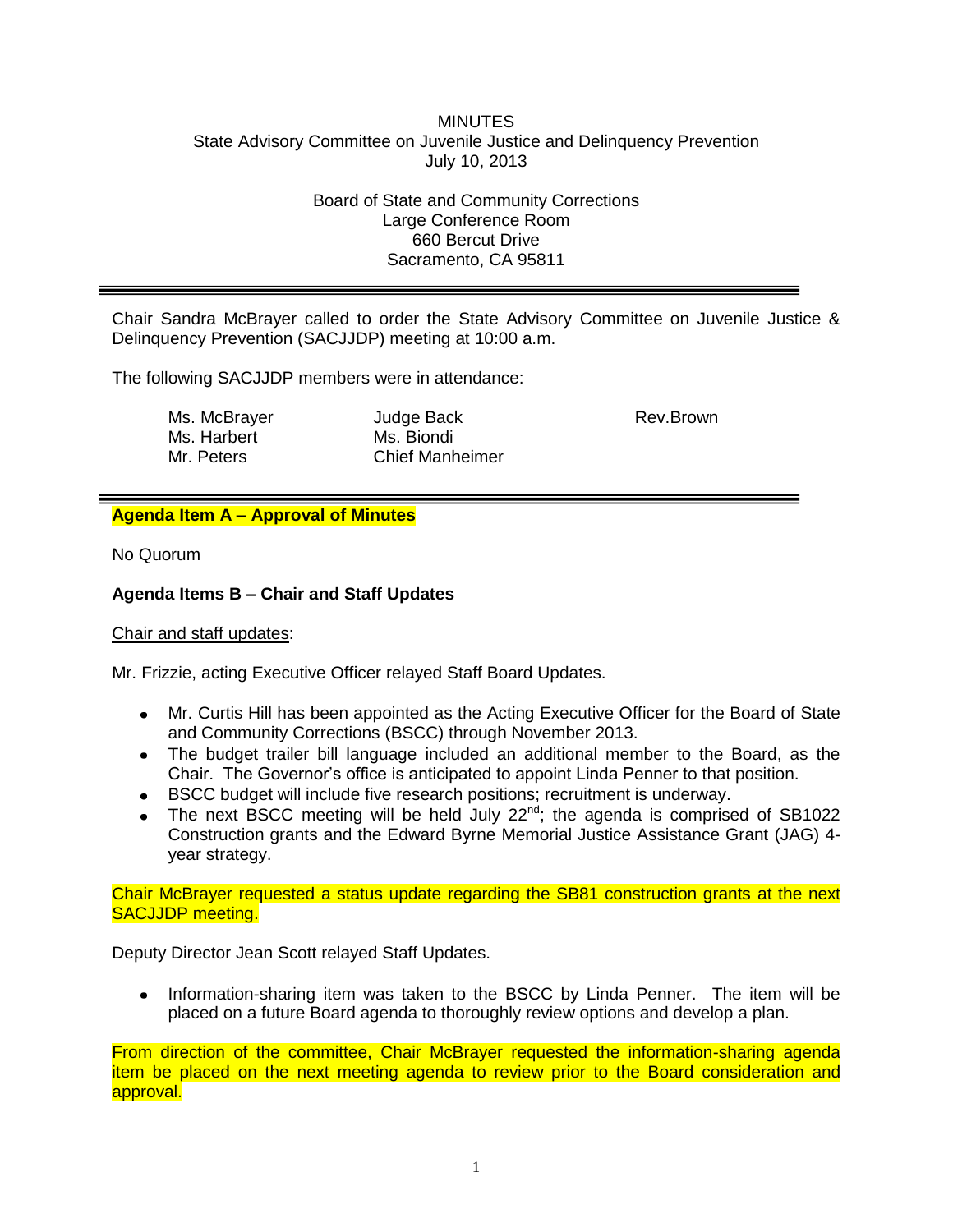The JAG Survey results will be made available to the public on Friday, July 12, 2013.

The Committee requested that JAG be placed on the next agenda (September 11, 2013) as a staff presentation reviewing survey results and Board decisions.

- The report due to the Governor on July 1, 2013 on the implementation of county realignment plans through standardized questions to each county's Community Corrections Partnership (CCP) was completed and submitted to the Governor's Office. The report can also be found on the BSCC website.
- The California Gang Reduction, Intervention, and Prevention (CalGRIP) Program is under development via the ESC process.
- The Juvenile Justice Standing Committee will be meeting July 16, 2013.

# **Agenda Item G - Status Offender Standards: Update from Coalition for Juvenile Justice (CJJ**)

Marie N. Williams, Esq., Deputy Executive Director for CJJ joined the SACJJDP meeting via conference call to provide and update and make herself available for questions. During the SACJJDP's June  $10<sup>th</sup>$  special session Committee members committed to endorsing the Standards at the 'acknowledgment' level. Since that time CJJ extended the deadline for SAGs to sign on to the Standards to September 16, 2013 for two reasons. First, they wanted to do everything they could to accommodate those SAGs whose meeting schedule did not allow them to consider the *Standards* by the original deadline; and second, many of the SAG's expressed concerns about their ability to digest and endorse all of the detailed recommendations given the timeline as it was proposed.

Members requested the following material to further assist their decision-making regarding endorsement level:

- The 12 core principles;
- CJJ's Collaborative Partnerships;
- Webinar slides for 'Understanding CJJ's 'National Standards For The Care Of Youth Charged With Status Offenses'; and
- Fact Sheet

The status Offender Standards for endorsement will be placed on the September meeting agenda for final consideration and approval.

# **Agenda Item C – Review of Proposed Legislation for Support or Opposition**

Chair McBrayer briefed the members on the following legislation items supported by the Committee:

- 1. AB 420 School Suspension / Willful Defiance 3<sup>rd</sup> reading;
- 2. SB 166 Juveniles: Attorney qualification Suspense file;
- 3. SB 260 *Sentence review for persons imprisoned for crimes committed as a juvenile.* Moved out of Assembly on to Senate; and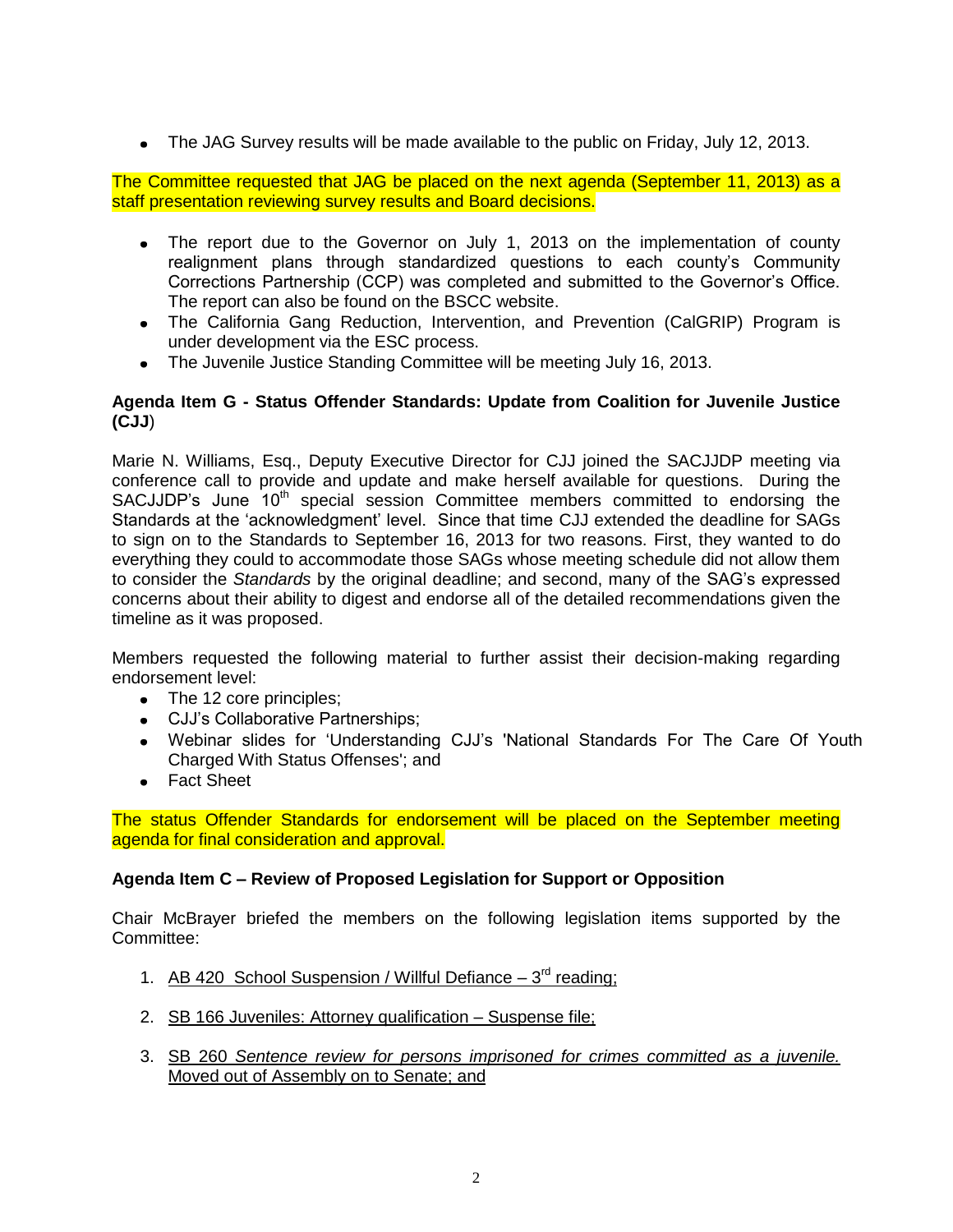4. SB 61 (Yee, D. – S.F.). Juvenile solitary confinement – referred to Committee on appropriations.

**Agenda Item D –** Assembly Bill (AB) 526: Delinquency and gang intervention and prevention grants Update

Mr. Villegas provided an opportunity for SACJJDP members to share comments, suggestions and/or concerns regarding the approach of the Gang Issues Standing Committee's approach to AB 526. In March of this year the BSCC Board established a Gang Issues Standing Committee tasked with developing a plan to address the provisions of AB 526. At the May Committee meeting, members received an overview of the bill and agreed to begin working on a plan in August.

In the meantime, staff wanted to solicit SACJJDP members for any initial comments or suggestions to the Gang Issues Standing Committee for consideration before it begins its work. In addition to any discussion at today's meeting, there will be future opportunities to incorporate public comment and other stakeholder input as the plan evolves.

Members questions/concerns centered on the AB 526 language in terms of what funding streams fall under this legislation. Additionally aftercare, Evidence-Based practices and disparity and disproportionate youth of color are all elements that should be considered when developing the approach.

The Committee requested the subject be placed on the September meeting agenda as a status update.

# **Agenda Item E – Disproportionate Minority Contact Update**

Ms. Hunter provided an update regarding the advancement of policies and practices aimed at reducing the disparate and corresponding disproportionality of youth of color coming into contact with the justice system.

First, The California Department of Education (CDE) convened a first-of-its-kind forum last month of state and local experts from school districts, health and social services agencies, district attorneys' offices and advocacy groups. The goal: to get them to work cooperatively to keep children in school.

The CDE convened the May 28<sup>th</sup> Interagency Forum and is now reconvening a smaller group to review the input and feedback provided at the forum to determine what are actionable items; and is working with the State Interagency Team (SIT) to help agencies collaborate and coordinate as they move to address this concern. Lastly, CDE is also working on other initiatives focused on closing the school to prison pathways.

Secondly, As Committee members may recall the federal Office of Juvenile Justice and Delinquency Prevention (OJJDP) included a new mandate, an assessment, to the DMC core requirement. The DMC assessment is a comprehensive analysis utilizing advanced research methodologies to identify the contributing factors and examine minority over-representation and